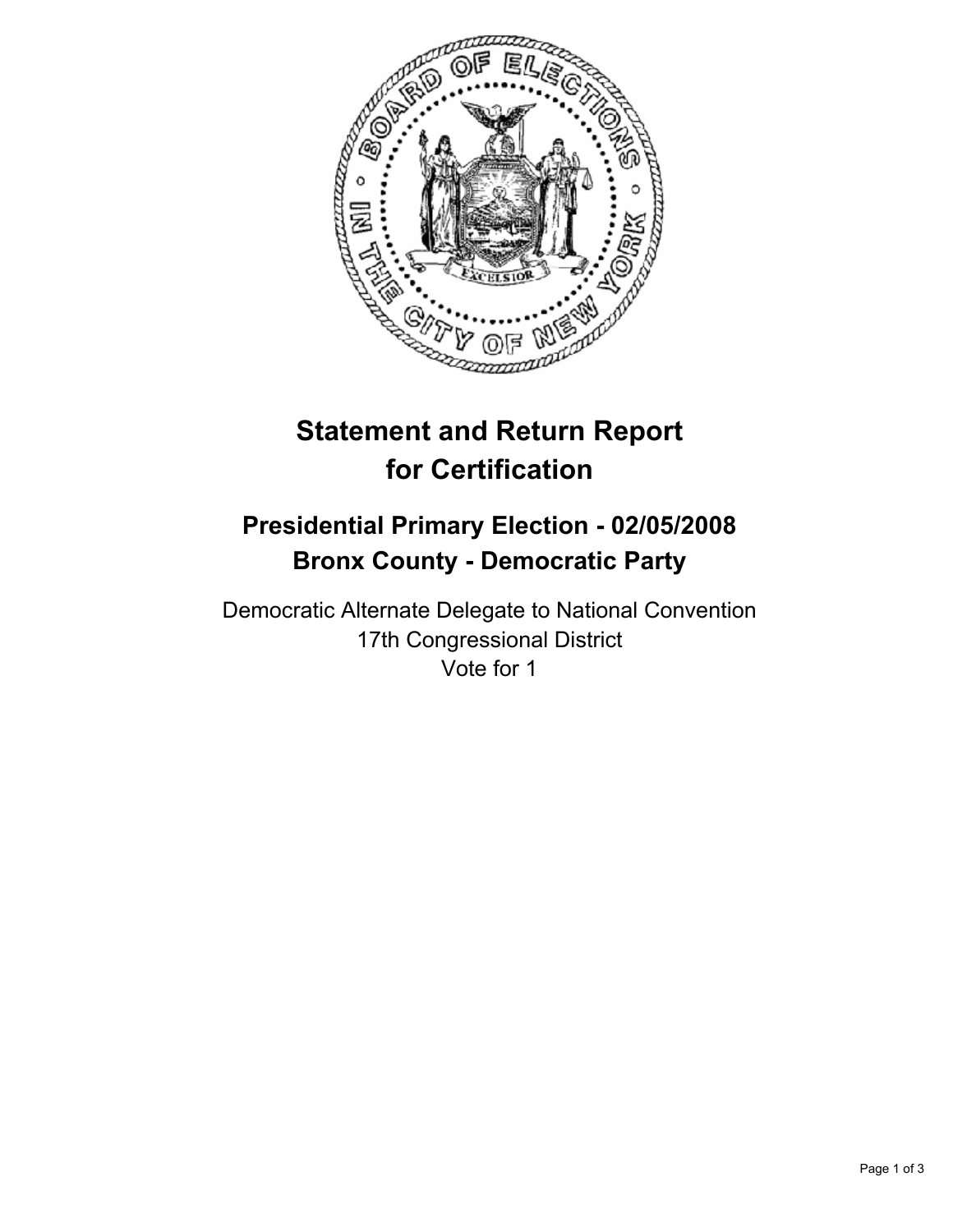

#### **17th Congressional District**

| <b>Assembly District 78</b>                     |       |
|-------------------------------------------------|-------|
| <b>EMERGENCY</b>                                | 0     |
| ABSENTEE/MILITARY                               | 37    |
| <b>FEDERAL</b>                                  | 6     |
| <b>AFFIDAVIT</b>                                | 75    |
| MONEESH BAKSHI (M) - PLEDGED TO SUPPORT CLINTON | 1,073 |
| COLLIE N EDWERS (M) - PLEDGED TO SUPPORT OBAMA  | 510   |
| <b>Total Votes</b>                              | 1,583 |
| <b>Assembly District 80</b>                     |       |
| <b>EMERGENCY</b>                                | 21    |
| ABSENTEE/MILITARY                               | 76    |
| <b>FEDERAL</b>                                  | 5     |
| <b>AFFIDAVIT</b>                                | 54    |
| MONEESH BAKSHI (M) - PLEDGED TO SUPPORT CLINTON | 1,053 |
| COLLIE N EDWERS (M) - PLEDGED TO SUPPORT OBAMA  | 780   |
| <b>Total Votes</b>                              | 1,833 |
| <b>Assembly District 81</b>                     |       |
| <b>EMERGENCY</b>                                | 205   |
| ABSENTEE/MILITARY                               | 670   |
| <b>FEDERAL</b>                                  | 113   |
| <b>AFFIDAVIT</b>                                | 470   |
| MONEESH BAKSHI (M) - PLEDGED TO SUPPORT CLINTON | 6,004 |
| COLLIE N EDWERS (M) - PLEDGED TO SUPPORT OBAMA  | 3,753 |
| <b>Total Votes</b>                              | 9,757 |
| <b>Assembly District 82</b>                     |       |
| <b>EMERGENCY</b>                                | 0     |
| ABSENTEE/MILITARY                               | 0     |
| <b>FEDERAL</b>                                  | 0     |
| <b>AFFIDAVIT</b>                                |       |
| MONEESH BAKSHI (M) - PLEDGED TO SUPPORT CLINTON | 7     |
| COLLIE N EDWERS (M) - PLEDGED TO SUPPORT OBAMA  | 11    |
| <b>Total Votes</b>                              | 18    |
| <b>Assembly District 83</b>                     |       |
| <b>EMERGENCY</b>                                | 186   |
| ABSENTEE/MILITARY                               | 264   |
| <b>FEDERAL</b>                                  | 21    |
| <b>AFFIDAVIT</b>                                | 338   |
| MONEESH BAKSHI (M) - PLEDGED TO SUPPORT CLINTON | 3,919 |
| COLLIE N EDWERS (M) - PLEDGED TO SUPPORT OBAMA  | 4,548 |
| <b>Total Votes</b>                              | 8,467 |